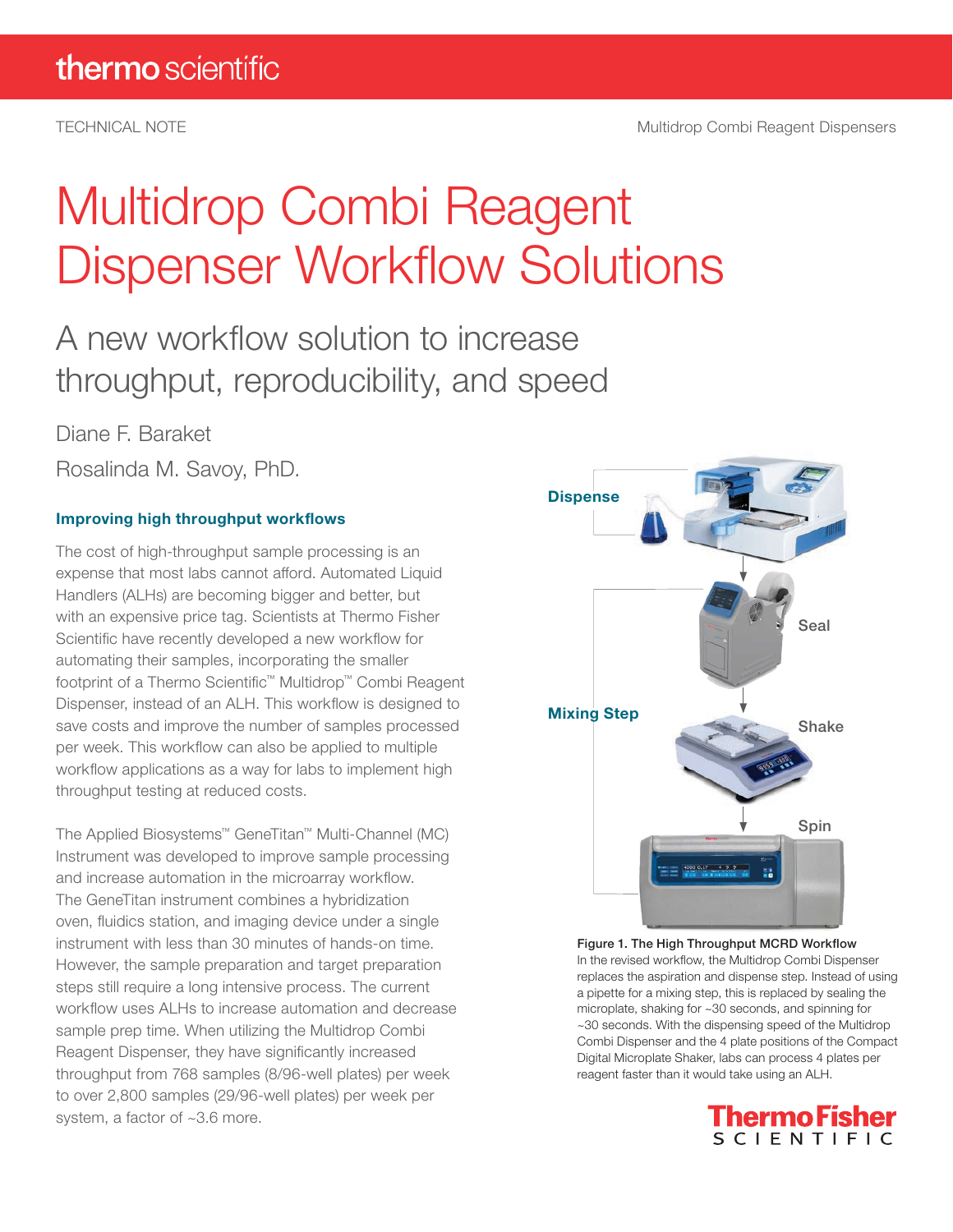The high throughput Multidrop Combi Reagent Dispenser (MCRD) workflow increases throughput in labs by dedicating one Multidrop Combi Dispenser to one specific reagent. By assigning each reagent in the protocol to its own Multidrop Combi Dispenser and cassette, this allows for faster filling of plates. Once plates are filled with a reagent, rather than using the conventional method and a pipette to mix the sample, the plates are sealed with a microplate heat sealer. Next, the sealed plate is shaken for 30 seconds and then spun for an additional 30 seconds (Figure 1). Once this step is completed, the sealing film is removed, and the plate would be placed in the next Multidrop Combi Dispenser with the next reagent and the process is repeated.

#### Reduce time

To highlight the speed of the high throughput MCRD workflow, we compared the workflow using several different dispense volumes, with the same workflow on the Thermo Scientific™ Versette™ Automated Liquid Handler, and an alternative ALH. The Multidrop Combi Dispenser time was the total time needed to dispense the appropriate amount of volume for 4 plates, heat seal each plate, shake and spin plates for 30 seconds. The Versette ALH and the alternative ALH times were the total time needed to load tips, dispense the volume, mix the indicated volume 3 times, and unload tips. The high throughput MCRD workflow timings are significantly less in comparison to using either of the tested ALHs.



Figure 2. Array plate for GeneTitan

Furthermore, if more than 3 mixes are needed, this would increase the time for both ALHs thus further increasing the difference in the amount of time the ALHs require in comparison to the Multidrop Combi Dispenser workflow. It is also important to note that for higher dispense volumes, i.e., 660 µL, most ALHs don't have tips large enough for this volume. Therefore, multiple aspirations and dispenses are required. An additional benefit of using multiple Multidrop Combi Dispensers is the time saved during equipment downtime. ALHs need frequent maintenance and, whether for maintenance or repairs, can be unavailable for use for days at a time. With multiple Multidrop Combi Dispensers on hand, if one requires maintenance or repair, another may be substituted in its place providing continuous workflow.

| <b>Dispense volume</b><br>$(\mu L)$ | <b>Mix volume</b><br>$(\mu L)$ | <b>Multidrop Combi</b><br>(seconds) | <b>Versette</b><br>(seconds) | <b>Alternative ALH</b><br>(seconds) |
|-------------------------------------|--------------------------------|-------------------------------------|------------------------------|-------------------------------------|
| 20                                  | 10                             | 80                                  | 268                          | 129.28                              |
| 35                                  | 10                             | 83.6                                | 272                          | 131.44                              |
| 60                                  | 15                             | 90                                  | 280                          | 132.8                               |
| 80                                  | 20                             | 95.2                                | 288                          | 138.4                               |
| 105                                 | 20                             | 102                                 | 296                          | 141.4                               |
| 130                                 | 40                             | 108                                 | 316                          | 147.56                              |
| 150                                 | 50                             | 113.6                               | 328                          | 151.88                              |
| 220                                 | 100                            | 130.6                               | 376                          | 169.76                              |
| 230                                 | 100                            | 134                                 | 380                          | 203.6                               |
| 660                                 | 100                            | 242.4                               | 808                          | 246.12                              |

#### Decreased processing time with the high throughput MCRD workflow

Table 1. Multidrop Combi Dispenser method includes dispensing time for 4 plates, sealing time for 4 plates (2 seconds per plate), 30-second shake, and a 30-second spin. Other ALH methods include time to load tips, move into position above liquid, aspirate sample, move into position over microplate, dispense sample, perform 3 mix cycles, and move into position to unload tips for 4 plates.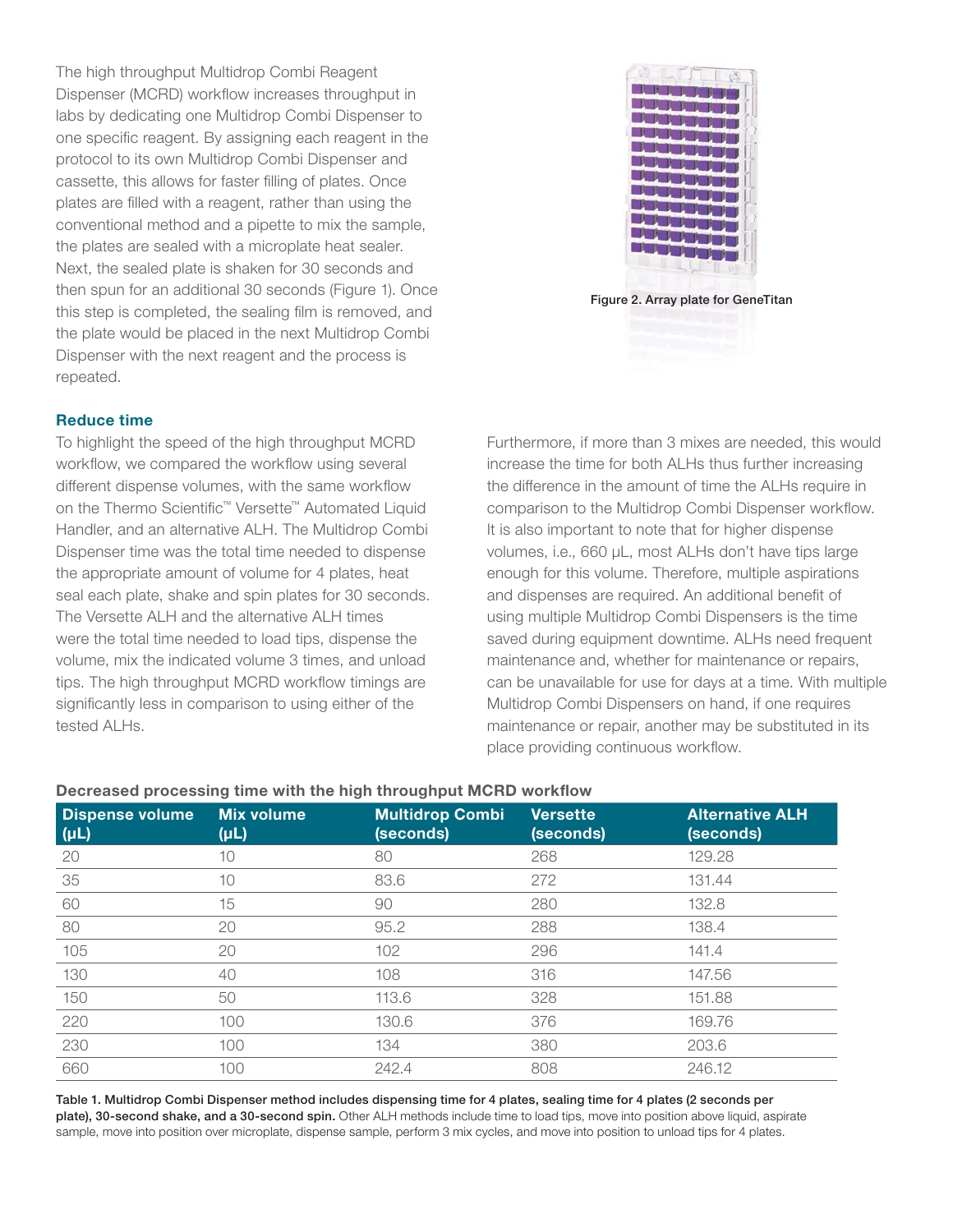

Figure 3. Switch from an ALH to multiple Multidrop Combi Dispensers. The compact size and stack-ability helps reduce needed bench space.

#### Reduce cost and plastic waste

Many laboratories struggle to break into high throughput genotyping because of the high cost. To make a lab truly high throughput, some type of automation must be implemented. The obvious answer is an ALH, however, the base unit with 2 robotic arms can start at around \$300,000. Not to mention, any customization and additional tools needed, can significantly increase the price. When comparing this to the new high throughput MCRD workflow, 16 Multidrop Combi units can be purchased along with an automated microplate sealer, a digital microplate shaker, and a centrifuge and rotor for less. If using a non-automated sealer, 2 additional Multidrop Combi units could be purchased for the same price as an ALH. Switching to the high throughput MCRD

workflow can also help labs save on cost and help reduce the number of plastic consumables needed. When using an ALH, new pipette tips are needed for each reagent and after each mixing step per each plate. If a workflow has 16 different reagents, then this means using 16 tip magazines/ racks per plate. With the high throughput MCRD workflow, Multidrop Combi cassettes can be used to dispense approximately 28.8 L before needing to be replaced, or 1500 plates when dispensing a 200 µL volume per plate. When comparing costs of one Multidrop Combi cassette to 1500 racks of tips, the cassette is significantly less expensive. Even if a lab bought 16 cassettes, one for each reagent in a workflow, the cost of the cassettes would be less than the cost of 1500 racks of tips.

#### Estimated savings when using the high throughput MCRD workflow

| <b>Equipment needed</b>   | <b>Cost of ALH workflow**</b> |                                            |          | Cost of the high throughput MCRD workflow** |
|---------------------------|-------------------------------|--------------------------------------------|----------|---------------------------------------------|
| Base ALH unit             | \$300,000                     |                                            |          |                                             |
| Multidrop Combi Dispenser |                               |                                            | \$15,000 | $x 16 = $240,000$                           |
| Sealer                    |                               |                                            | \$39,000 |                                             |
| Shaker                    |                               |                                            | \$2,000  |                                             |
| Centrifuge                |                               |                                            | \$11,000 |                                             |
| Microplate rotor          |                               |                                            | \$5,000  |                                             |
| <b>Equipment total</b>    | \$300,000                     |                                            | \$72,000 | \$297,000                                   |
| ALH tips                  |                               | \$14.1 (per rack) $\times$ 1500 = \$21,150 |          |                                             |
| Multidrop cassette        |                               |                                            | \$753    | $x 16 = $12,048$                            |
| Consumables total         |                               | \$21,150                                   | \$753    | \$12,048                                    |

Table 2. Cost of a base ALH unit is approximately \$300,000. For this price, a lab could purchase 16 Multidrop Combi Dispensers, the automated microplate sealer (manual microplate sealer would allow for 1-2 additional Multidrop Combi units), a 4 position microplate shaker, and a centrifuge and rotor. Additionally, because the Multidrop Combi cassettes can be cleaned daily and reused, this would further reduce costs compared to single-use ALH tips, as well as being more environmentally friendly by reducing plastic use.

#### \*\*Prices based on estimated values.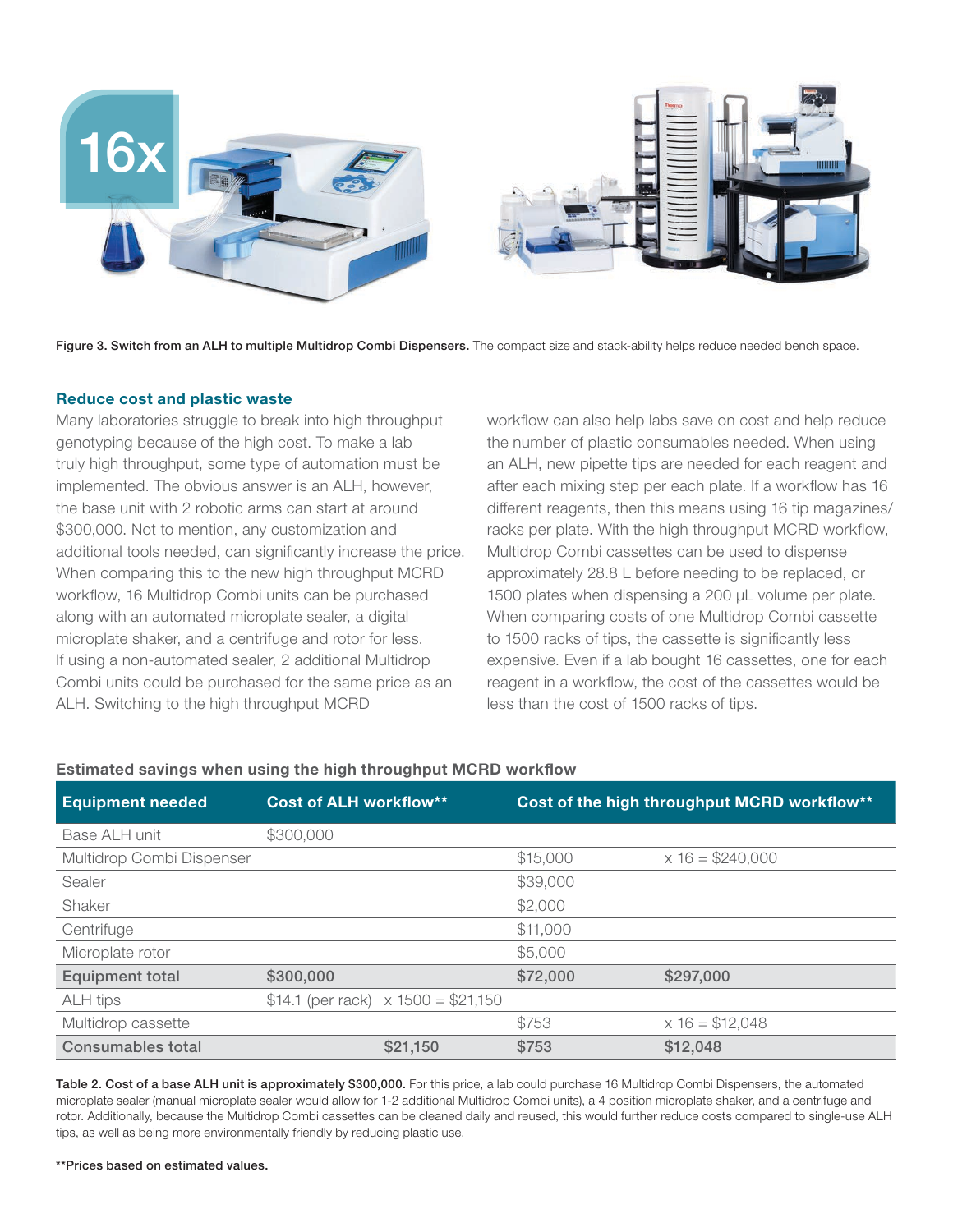

Figure 4. Next-Generation Sequencing (NGS) Sample Prep Workflow. NGS is a multistep-multiday process. This process can be sped up and improved using the high throughput MCRD workflow.

#### Applicable for many workflows

The high throughput MCRD workflow was originally developed for use for the microarray sample prep. However, it can be applied for use on many laboratory workflows. While the Multidrop Combi Dispenser can't be used for sample transfer, it can be used for any assay which contains reagent dispensing steps.

After transferring samples to a 96 well plate, the high throughput MCRD workflow can be used in the NGS workflow during the DNA extraction steps (Figure 5). Kits like the Invitrogen™ PureLink™ gDNA Binding Plate use a 96 well SLAS format that fits seamlessly with the Multidrop Combi Dispenser. After transferring the lysate, the Multidrop Combi Dispenser can be incorporated into any reagent dispense steps to make it faster and higher throughput solution: 3 Multidrop Combi Dispensers would be used with this workflow example.



Figure 5. DNA Extraction using the high throughput MCRD workflow

Additionally, the full High Throughput MCRD Workflow can be applied in the DNA purification process (Figure 6). After the addition of the Agencourt beads with a 96-channel pipette, like the Versette Liquid Handler, the high throughput MCRD workflow can again be applied. Reagents are dispensed with the Multidrop Combi Dispenser and then the mixing step is replaced with a plate seal, shake, and spin. For the DNA purification workflow, 2 Multidrop Combi Dispensers would be used.



Figure 6. DNA Extraction using the high throughput MCRD workflow